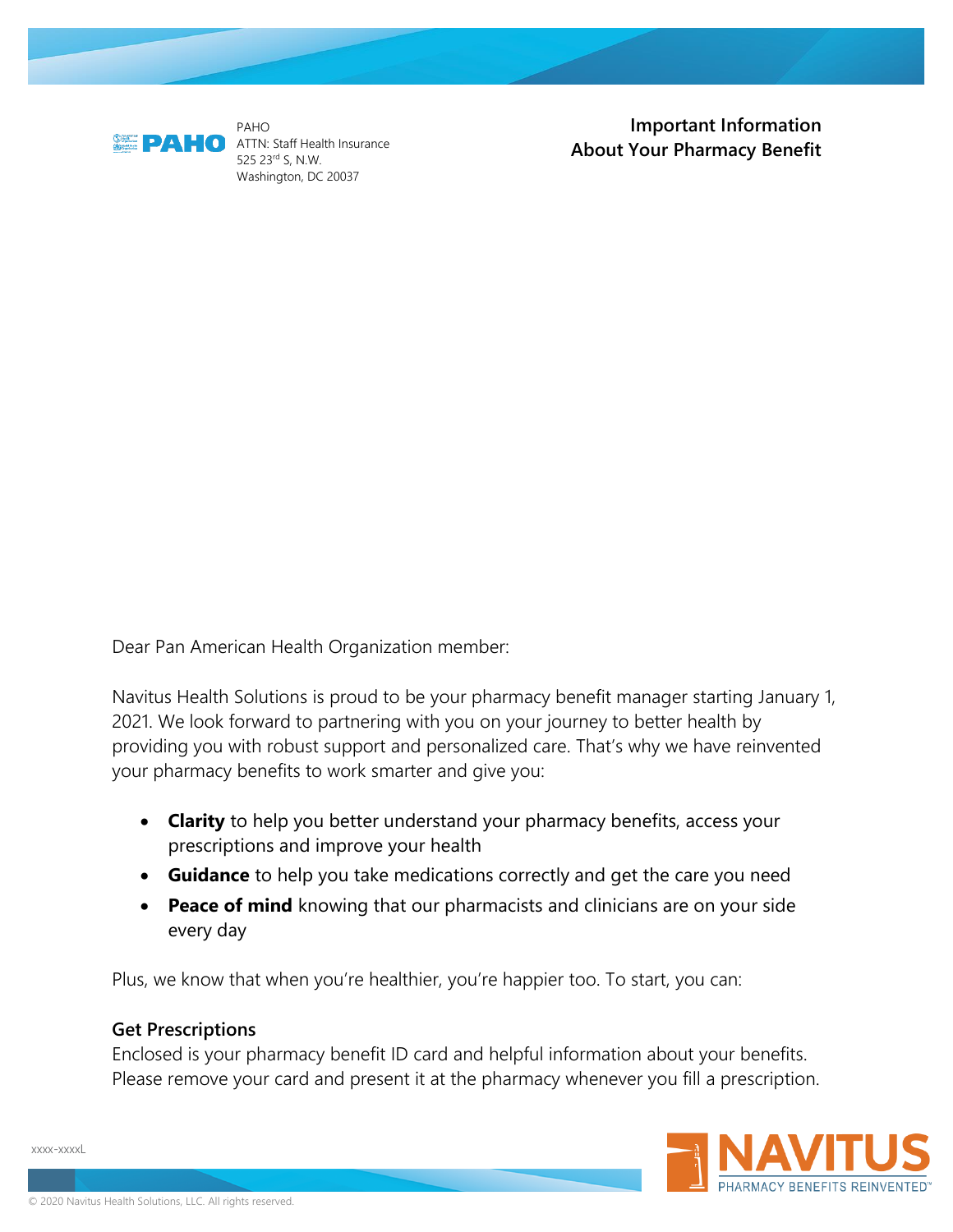### **Log In**

After your effective date, you can log in to your member portal at

**[www.navitus.com/members](http://www.navitus.com/members)**. You will have easy access to the tools you need to make the most of your prescription benefits, including our pharmacy locator, cost compare tool and educational resources to help you manage your health.

## **Call**

If you have questions, you can contact Customer Care 24 hours a day, 7 days a week. They can be reached toll-free at **1.844.268.9789**. Our knowledgeable team can help answer your benefit questions and advise you on how to take your medications correctly. They can also help you get additional care if needed.

## **Download the Navitus App**

Access your benefits, locate a nearby pharmacy, view and manage your medications and more — all on our mobile app.



# **Additional Benefit Information**

## **Mail Order Pharmacy**

**Please send mail order prescriptions to Costco Pharmacy starting on January 1, 2021.**  It is easy to begin using Costco Pharmacy. You can register online at **www.pharmacy.costco.com**. Please allow 10 to 14 calendar days from the day you submit

your order to receive your medication(s).

You do not need to be a Costco member to use Costco Pharmacy.

## **Specialty Pharmacy**

Navitus SpecialtyRx serves members who are taking medication(s) for certain chronic illnesses or complex diseases such as rheumatoid arthritis, multiple sclerosis, cancer and hepatitis C. To receive specialty medications through the pharmacy benefit, you will need to fill these prescriptions at Lumicera Health Services. Ordering new prescriptions through our specialty pharmacy partner, Lumicera Health Services is simple. Just call a patient care specialist at 1.855.847.3553 to get started. They will work with you and your prescriber to